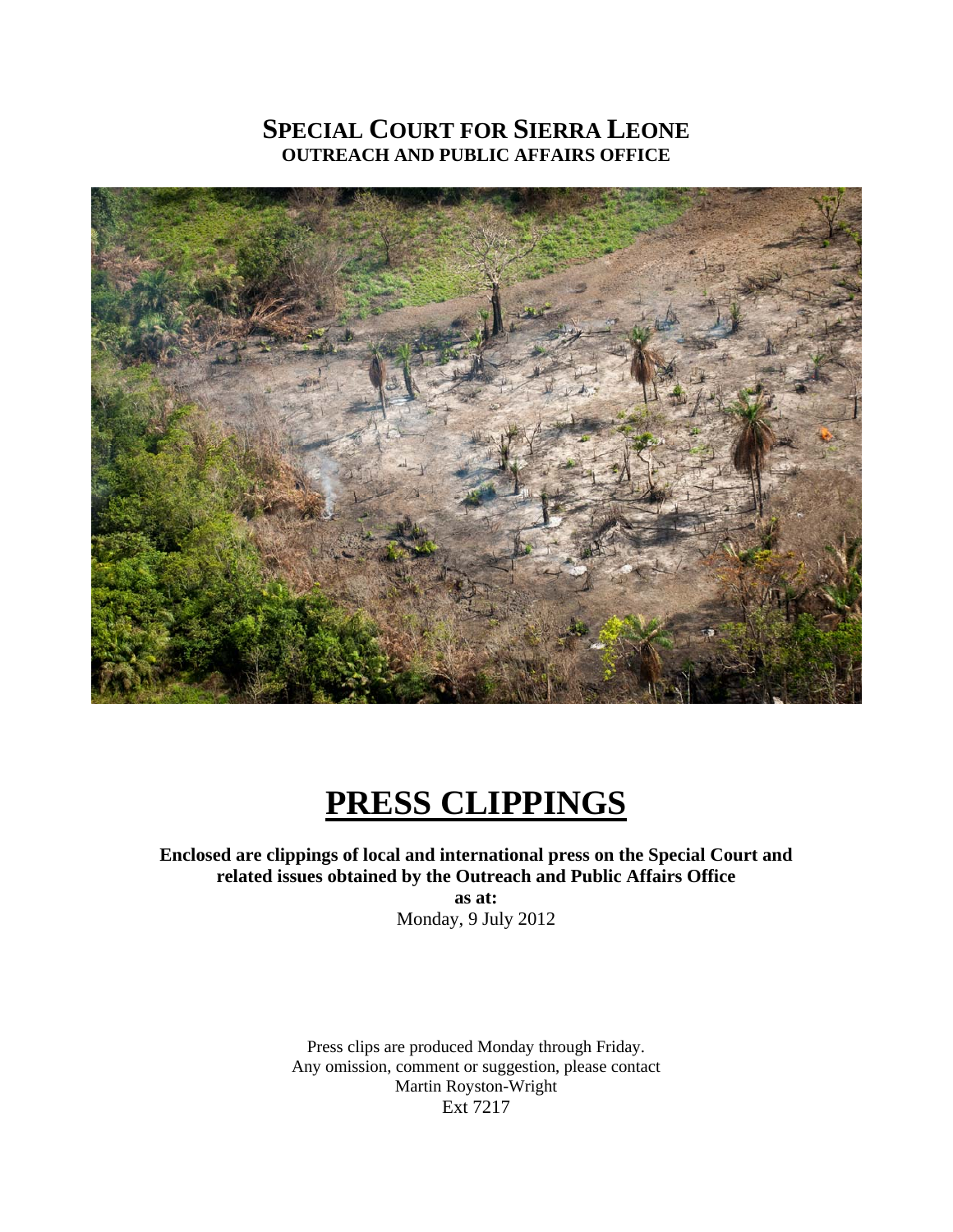| <b>International News</b>                                          |            |
|--------------------------------------------------------------------|------------|
| The International Criminal Court is hurting Africa / The Telegraph | Pages 3-4  |
| Arab Uprisings Point Up Flaws in Global Court / New York Times     | Pages 5-7  |
| The Next Charles Taylor?  / FrontPage Africa                       | Pages 8-11 |
| ICC: First Sentence to be Handed Down / Human Rights Watch         | Page 12    |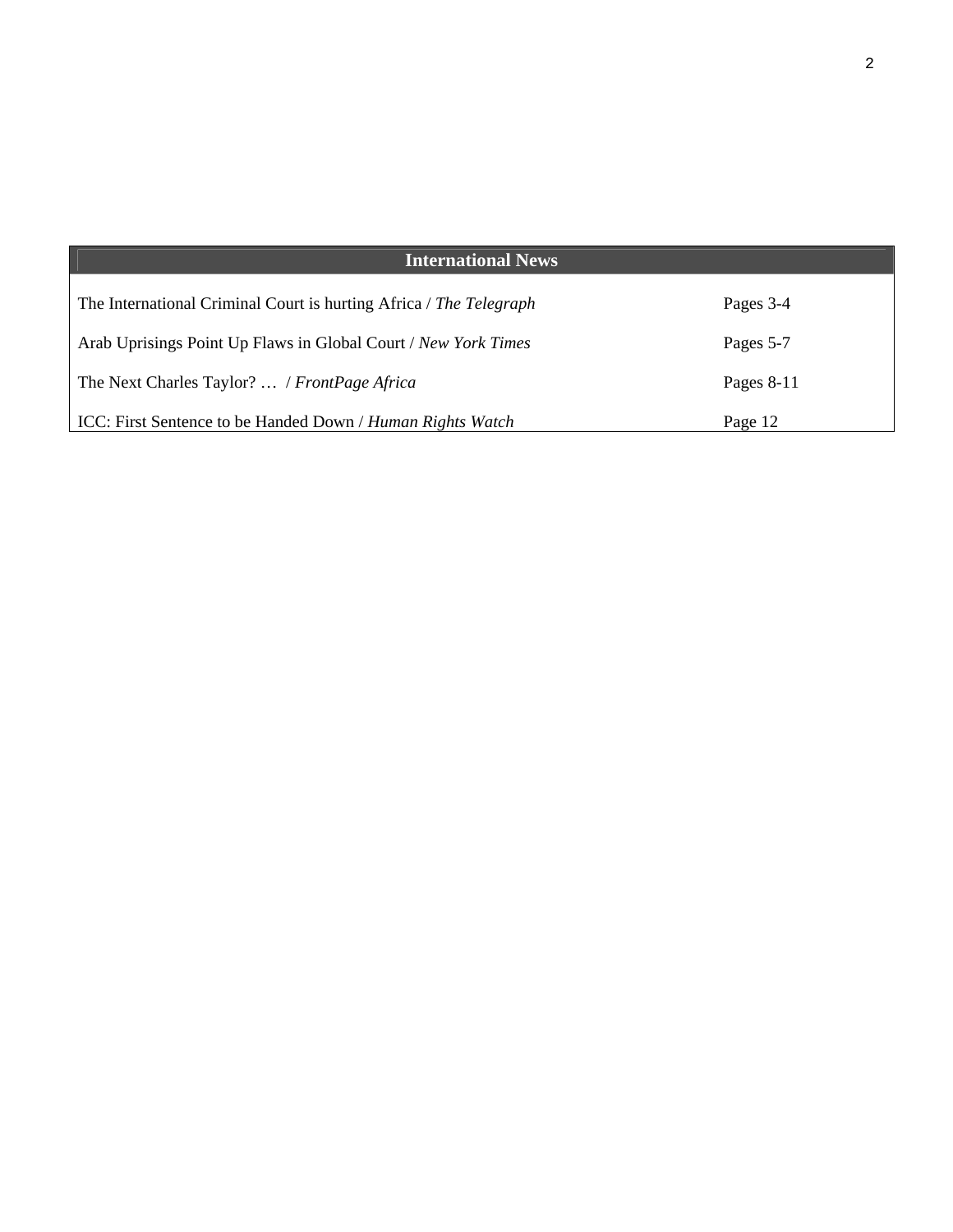#### The Telegraph Tuesday, 3 July 2012

#### **The International Criminal Court is hurting Africa**

Britain's support for the International Criminal Court is wrong and undermines its credibility in African countries, writes Courtenay Griffiths.



Senior Kenyan figures facing International Criminal Court trial Uhuru Muigai Kenyatta and William Samoei Ruto Photo: AP

By Courtenay Griffiths, QC

Imagine the British Government appointed as minister for Africa a man close friends with a mercenary who attempted to overthrow an African President. Imagine this same minister was fully supportive of an international court that, during its nine-year history, had only prosecuted black Africans. Imagine that this court's most high-profile case, against the deputy prime minister of Kenya, had been based solely on evidence from a single witness chosen by associates of his political opponent, the favourite of the British Government.

This is not a Frederick Forsyth novel, but the dangerous reality of Britain's foreign policy towards Kenya. Henry Bellingham, our Minister for Africa, is a close friend of Simon Mann, the mercenary who tried and failed to orchestrate a coup in Equatorial Guinea. Mr Bellingham has publicly supported the work of the International Criminal Court that has so far only tried black Africans, when, from Libya to Syria, there are many more victims who still await justice.

But as I learnt during my time as chief defence counsel to Charles Taylor, the requirement of international justice is not the raison d'etre of the International Criminal Court at all. Instead, the court acts as a vehicle for its primarily European funders, of which the UK is one of the largest, to exert their power and influence, particularly in Africa.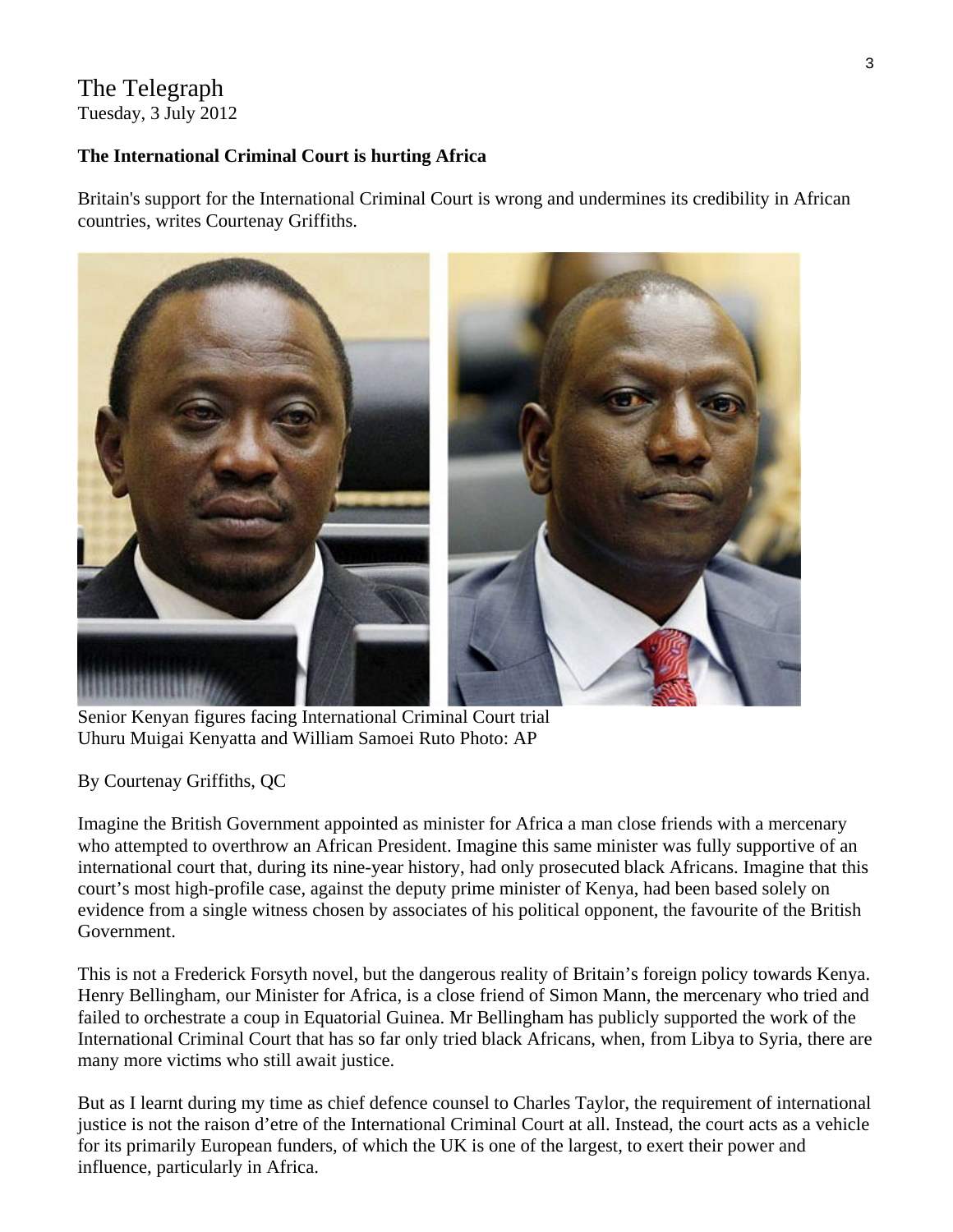Some would argue it is reasonable for countries to exercise their power in foreign countries through legal means. If this is the case, it is surely sensible to support both the institutions and legal cases that might realise this goal. However, Britain's support for the ICC, and in particular our country's funding of the Kenya case, is seriously undermining its credibility and influence in Africa.

The case against Uhuru Kenyatta, the deputy prime minister of Kenya, is of serious concern, not only because of the serious lack of evidence against him, but also because of the methods used to obtain this evidence. The ICC did not directly source witnesses for this case, nor has it done so in any other case heard before the court. Instead it outsourced evidence-gathering to local intermediaries. In the Kenya case, these intermediaries happened to be well known associates of Raila Odinga, the current prime minister of Kenya, and Mr Kenyatta's long-term political opponent.

This case, which revolves around a single witness sourced by those close to Mr Odinga, should set off alarm bells in the Foreign Office. Instead, the FCO has funded the witness protection scheme for the case and given its full support for the trial to proceed.

Britain does not want Mr Kenyatta to be President of Kenya. It sees its interests as best served through the election of Mr Odinga in the forthcoming contest, a peculiar position given Odinga's former support for East Germany and Cuba (his son is named Fidel Castro Odinga). The Western-educated Kenyatta appears a more obvious choice, had the British not been involved in the incarceration of his father.

Jomo Kenyatta, the first president of Kenya, was imprisoned by the colonial administration on charges of facilitating the Mau Mau rebellion against British rule. He was later released from prison following the discovery that his trial witnesses were from sources loyal to the British government.

Fifty years after Kenyan independence from Britain, history is repeating itself. Uhuru Kenyatta is considered likely to win the presidential election scheduled for 2013, not Britain's man Odinga.

For Britain to maintain its influence in Kenya and therefore in Africa it needs to withdraw its support and funding of the Kenyatta case. The FCO can retreat with its honour still intact, while maintaining its support for international justice by calling for a review of the Kenya case – even for its end – if politically unbiased evidence does not materialise.

Britain should encourage other countries that fund the ICC to pay for the witness protection scheme in its place. The parallels between the Jomo and Uhuru Kenyatta cases of funding politically biased witnesses are all too obvious. And Britain should make its impartiality towards the forthcoming Kenyan election explicit. This means inviting all credible Presidential candidates to the UK for discussions with officials at the FCO, not only Odinga, as has been the case for far too long.

It may be possible for Britain to maintain its support for the ICC, despite the criticism that it is a means to exert power for its funders rather than to deliver international justice. But while Britain continues to undermine Kenya's national sovereignty through intervening in its political sphere this will remain unlikely. There, as with other African countries, it is for their citizens to decide who rules them, not any foreign power. And Britain would do well to remember this; Uhuru in the Swahili language means "freedom". If Kenyatta wins the election this may mean that Kenya finally frees itself 50 years after independence from the influence or obligation to its former colonial master.

*Courtenay Griffiths QC is a leading international expert in criminal law who acted as Chief Counsel to former Liberian President Charles Taylor at the Special Court for Sierra Leone*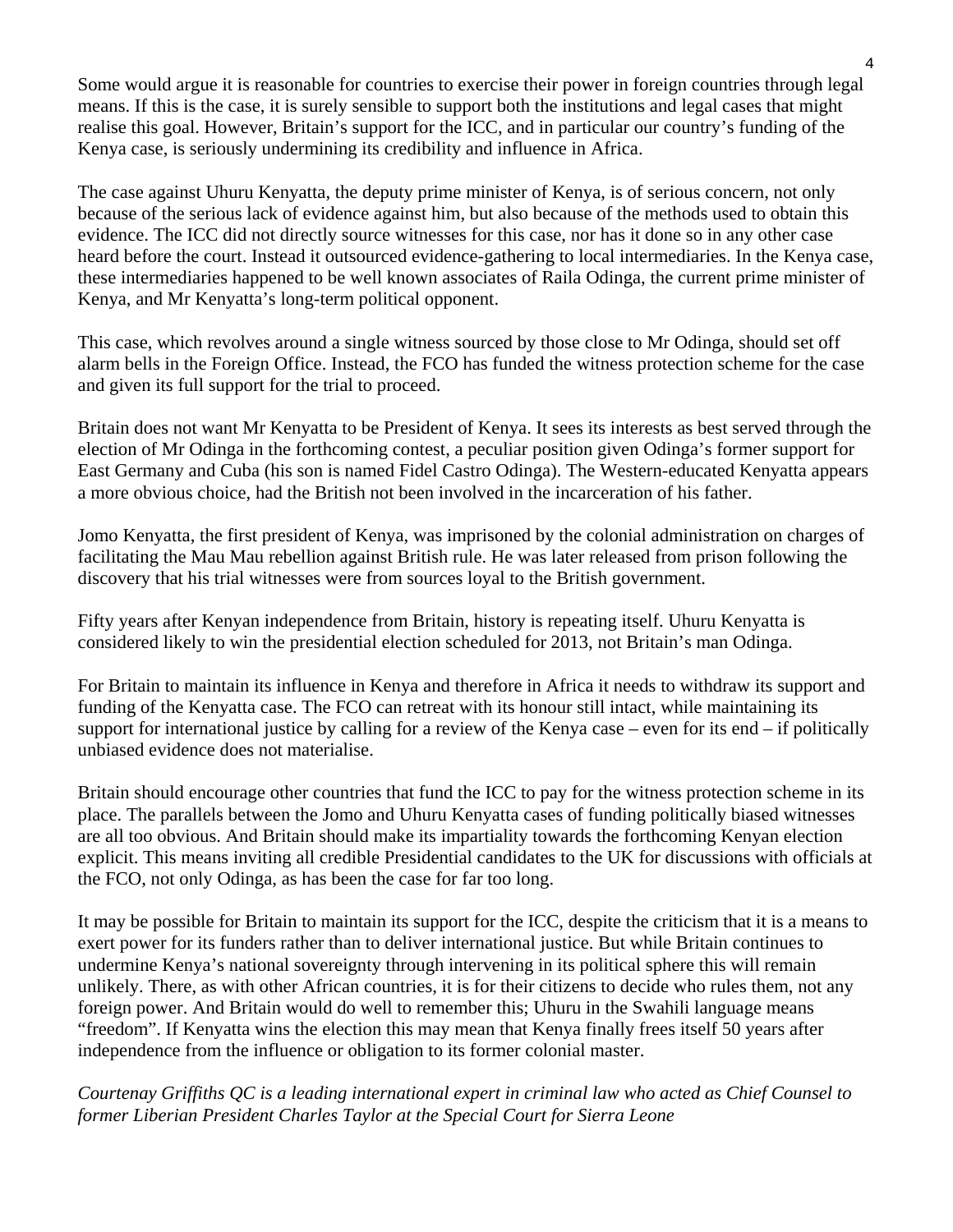#### New York Times Saturday, 7 July 2012

#### **Arab Uprisings Point Up Flaws in Global Court**



*Tawakkol Karman, a Yemeni Nobel laureate, sought justice in the International Criminal Court for protesters killed in an uprising.* 

By LYDIA POLGREEN / The New York Times

JOHANNESBURG -- It was exactly the kind of case the International Criminal Court was created to investigate: Yemen's autocratic leader was clinging to power, turning his security forces' guns on unarmed protesters. Hundreds were left dead, and many more were maimed.

But when Yemen's Nobel laureate, Tawakkol Karman, traveled to The Hague to ask prosecutors to investigate, she was told the court would first need the approval of the United Nations Security Council. That never happened, and today the former president, Ali Abdullah Saleh, is living comfortably in Yemen's capital, still wielding influence.

Now, as the world confronts increasing evidence of atrocities on a much vaster scale in Syria as President Bashar al-Assad's government battles a growing rebellion, there are signs that Mr. Assad is likely to evade prosecution, much as Mr. Saleh has.

The men have not been prosecuted because they have powerful allies, underlining what critics say are crucial flaws in the court's setup. That now threatens to undermine the still-fragile international consensus that formed the basis for the court's creation in 2002: that leaders should be held accountable for crimes against their own people.

Already, the failure to act against some leaders challenged by the Arab Spring is emboldening critics who see the court as just another manifestation of a deeply undemocratic international order. So-called justice, they say, is reserved for outcast leaders, including an assortment of African officials from weak states with few powerful patrons.

"We have the feeling that international justice is not ruled by law," said Rami Nakhla, an exiled Syrian activist and member of the Syrian National Council, an opposition group. "It is ruled by politics, it is ruled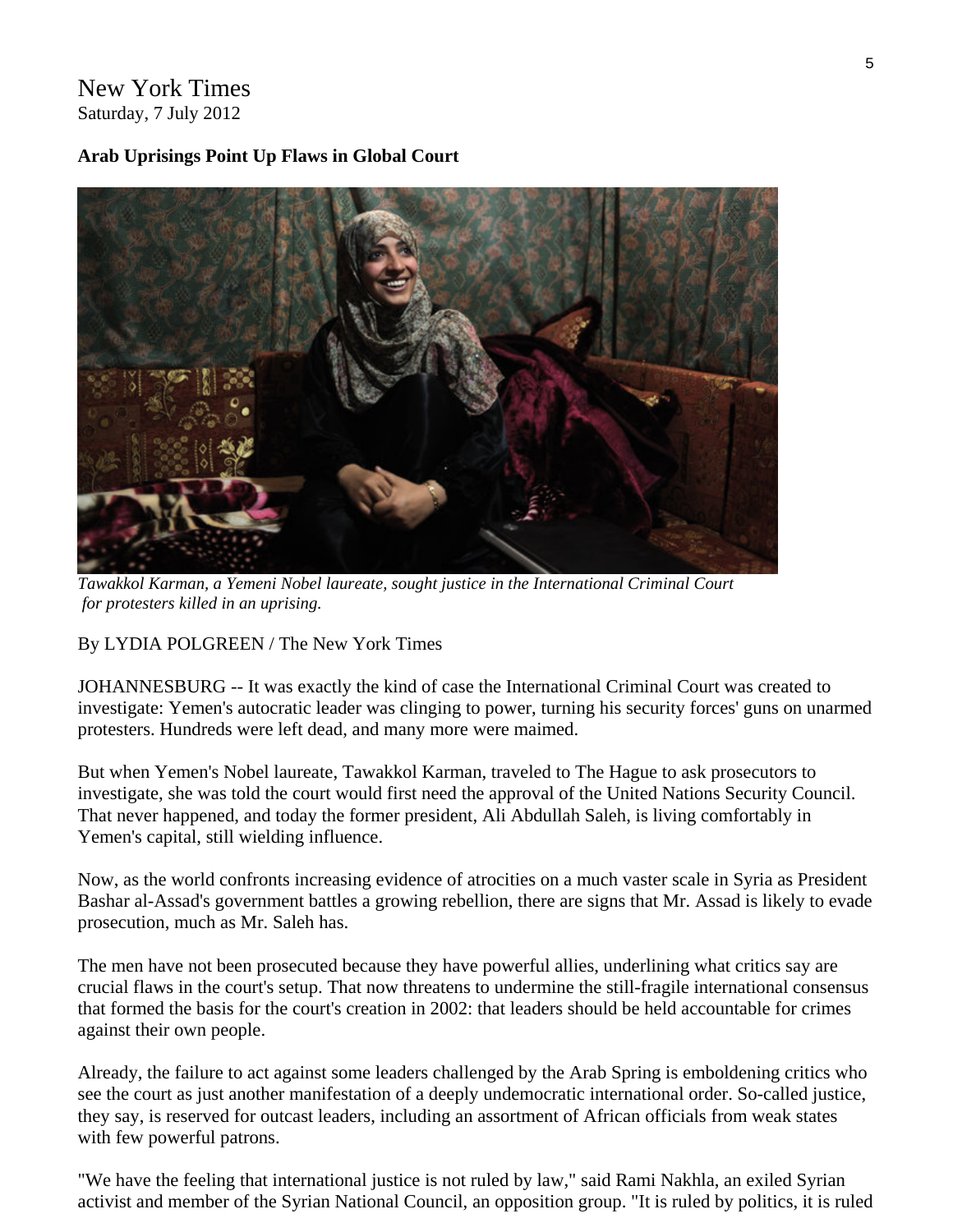by circumstances. It depends on the situation, it depends how valuable this person is. That is not real justice."

Since it was created, the International Criminal Court has signed up 120 member states, including many nations that perpetrated or suffered some of the 20th century's gravest atrocities: Germany, Poland, Japan, Cambodia, the Democratic Republic of Congo, Sierra Leone, Argentina and Colombia. The long-held dream of a court with universal jurisdiction that could prosecute crimes against humanity committed anywhere is today closer than ever to being a reality.

Three former heads of state are in custody of international courts, and one, Charles Taylor, has been convicted of war crimes. The International Criminal Court has opened multiple investigations in some of the last decade's worst conflagrations, and convicted one defendant, a Congolese warlord who turned young boys into killers. The trial of a former Bosnian Serb general, Ratko Mladic, is scheduled to resume Monday at the tribunal created to try accused war criminals from the former Yugoslavia.

The International Criminal Court was meant to replace the ad hoc courts created for a single conflict like Sierra Leone and Yugoslavia with a tribunal with global reach to investigate continuing atrocities. But the court does not have truly universal jurisdiction. It can investigate crimes only in nations that have signed the Rome Statute, which created the court, unless the Security Council refers a case.

In the Middle East, where few nations have signed and many have strong allies on the Security Council, authoritarian leaders can proceed with impunity. That threatens to undermine confidence in the entire system.

"So many crimes have been committed here," said Nabeel Rajab, a rights activist in Bahrain, where the royal family, with help from Saudi Arabia and the acquiescence of the United States, has used force to put down a pro-democracy uprising. "But because of the close relationship between Western powers and the government of Bahrain, how can we hope for justice?"

The International Criminal Court began working a decade ago with very low expectations and little support from the major world powers. Three of the five veto-holding members of the Security Council - the United States, Russia and China -- refused to subject themselves to its jurisdiction. Despite this, it has turned into a touchstone for justice-seekers so powerful that The Hague has become their desired destination for autocrats everywhere. The Security Council allowed the court to investigate Sudan's president, Omar Hassan al-Bashir, who ended up being indicted on charges of war crimes and genocide in Darfur, though the court has been unable to apprehend him.

And in February 2011, the Security Council voted unanimously to ask the International Criminal Court to investigate the Libyan government led by Colonel Muammar el-Qaddafi. The court handed down indictments against Colonel Qaddafi and several top officials, though he was killed in Libya before he could face prosecution.

But the court has not taken action in any other Arab uprising, in no small part because of the ties between the countries involved and veto-holding members of the Security Council. Bahrain and Yemen are allies of the United States, which is not a signatory to the International Criminal Court. Russia and China, neither of which is a signatory, are close to Syria's government, and are likely to block any attempt to refer a case to the court.

"Is Syria the kind of situation that should get the court's attention? Absolutely," said Kevin Jon Heller, a leading scholar of international justice and an international defense lawyer who teaches at the University of Melbourne in Australia. "But there is an inherent selectivity. As long as any country has a patron on the P5," he said, referring to the veto-holding members of the Security Council, "it will never get referred."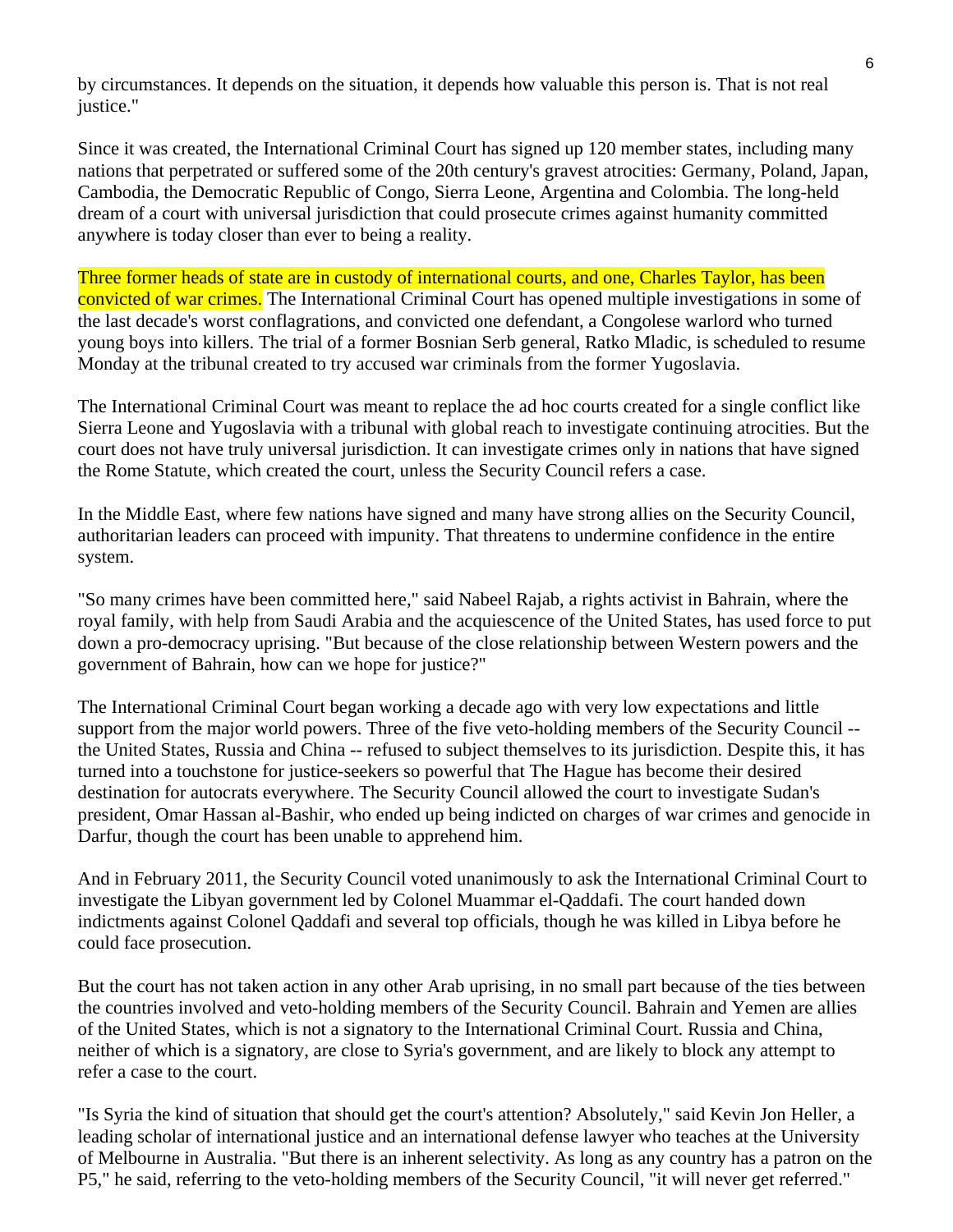For years African countries have complained that the International Criminal Court has focused exclusively on African conflicts. In some ways this was unintentional: the court can investigate only atrocities committed after its creation in 2002, and in that period many of the bloodiest conflicts in the court's jurisdiction have taken place in Africa.

But the African focus shows how tricky the jurisdictional questions are. Much of Africa has ratified the Rome Statute, with notable exceptions like Sudan, Ethiopia and Zimbabwe. In some instances, governments in Africa have referred cases involving rebel groups on their own territory, as in Uganda and the Central African Republic. In others, like the postelection violence in Kenya in 2008, the office of the International Criminal Court prosecutor has used its power to open investigations.

But other situations have escaped the court's reach. At the bloody end of the civil war in Sri Lanka in 2009, 200,000 civilians were trapped on a beach between government forces and the Tamil Tigers. Tens of thousands are believed to have been killed, but the International Criminal Court has never investigated the case. Sri Lanka is a close ally of China. Charges of crimes in Gaza will never be investigated, international justice experts say, because of the ties between the United States and Israel.

The United States never agreed to be subject to the International Criminal Court because of constitutional issues and worries that its citizens, especially soldiers and spies, could be brought before the tribunal. This is no idle fear, given the human rights scandals that have exploded in Iraq and Afghanistan involving United States personnel. Other countries have rejected it as an unacceptable infringement on their sovereignty.

International justice is also slow and expensive, leading some to question whether it is really worth it. The International Criminal Tribunal for the former Yugoslavia was created in 1993, and it is not expected to wrap up its work until 2014. The Special Court for Sierra Leone, which convicted Mr. Taylor, was created in 2002 and has cost hundreds of millions of dollars, leading many people in that impoverished country to wonder whether the money could have been better spent on development.

Debates have raged for years about whether the court, by closing off a graceful exit, makes dictators more likely to fight to the death. Some question whether it is an effective deterrent of war crimes. The court has run into another problem in Libya: the new government seems intent on prosecuting surviving members of the old leadership itself despite deep concerns about the ability to hold fair trials.

Supporters of the court say it has achieved far more than anyone expected when it was created. "The assumption was the court will take years to come into effect," said Darryl Robinson, a law professor at Queen's University in Canada who worked as an adviser to the International Criminal Court's prosecutor. "And once it is in force it is going to be this court with jurisdiction over Canada and Norway, with nothing to investigate."

Instead, much of the world has signed up, and protesters in Yemen, Bahrain, Libya and Syria have demanded that their leaders be sent to The Hague for trial, testimony to the court's wide resonance. The deeper question is whether the failure to prosecute the autocrats of the Arab Spring will erode faith in the movement toward a truly universal system of international justice.

"For justice to be legitimate, it is essential that it be applied equally to all," said Richard Dicker of Human Rights Watch. "Justice has advanced, and in doing so, the flaws that mark it in today's world become more apparent. The double standard must change for the whole undertaking to retain its legitimacy."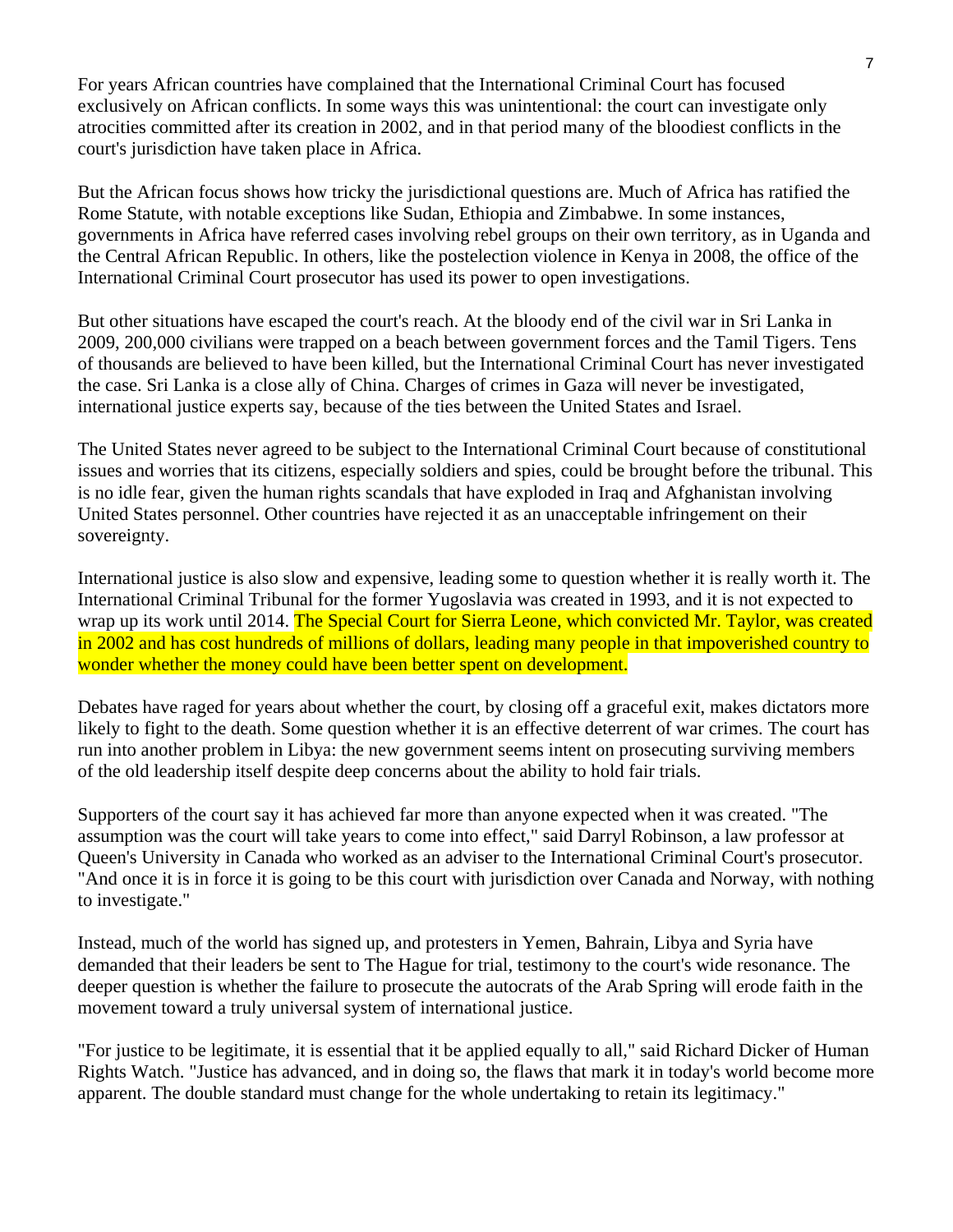#### FrontPage Africa Sunday, 8 July 2012

#### **The Next Charles Taylor? Ivorian Fugitive Spells Trouble for Fragile W. Africa**

Recently declared a wanted man by Liberia, Ivory Coast's youth leader Charles Ble Goude is speaking



SPEAKING OUT. ACCUSED OF INVOLVEMENT IN THE DEADLY ATTACK IN WESTERN COTE D'IVOIRE ALLEGEDLY CARRIED OUT BY LIBERIAN MERCENARIES AND SUPPORTERS OF FORMER PRESIDENT LAURENT GBAGBO, WHICH LED TO THE KILLING OF SEVEN UNITED NATIONS PEACEKEEPERS, BLE GOUDE HAS BROKEN HIS SILENCE IN A FORM REMINISCENT OF FORMER LIBERIAN PRESIDENT CHARLES TAYLOR, RAISING QUESTIONS ABOUT HIS MOTIVES AND THE THREAT POSES IN A STILL-FRAGILE WEST AFRICA SUB-REGION.

out. Accused of involvement in the deadly attack in western Cote d'Ivoire allegedly carried out by Liberian mercenaries and supporters of former President Laurent Gbagbo, which led to the killing of seven United Nations Peacekeepers, Ble Goude has broken his silence in a form reminiscent of former Liberian President Charles Taylor, raising questions about his motives and the threat poses in a yet, still-fragile West Africa sub-region.

Recently declared a wanted man by Liberia, Ivory Coast's youth leader Charles Ble Goude is speaking out. Accused of involvement in the deadly attack in western Cote d'Ivoire allegedly

carried out by Liberian mercenaries and supporters of former President Laurent Gbagbo, which led to the killing of seven United Nations Peacekeepers, Ble Goude has broken his silence in a form reminiscent of former Liberian President Charles Taylor, raising questions about his motives and the threat poses in a yet, still-fragile West Africa sub-region.

Monrovia - Charles Ble Goude, a former youth minister in former Ivory Coast's president Laurent Gbagbo's government remains an enigma in the West African sub-region. His whereabouts remain unknown and until he broke his silence last week, many were unsure what to make of the man who once headed the Young Patriots, an ultranationalist youth group implicated in hundreds of killings in Ivory Coast by the watchdog group, Human Rights Watch.

Ble Goude, 40, recently headlined a laundry list of ten individuals the Liberian government declared as fugitives for their alleged involvement in a deadly attack in western Cote d'Ivoire allegedly carried out by Liberian mercenaries and supporters of former President Gbagbo.

The Government of Liberia (GOL) through the National Security Council (NSC) recently ordered the arrest of Gle Goude along with nine persons in connection with "security threats" at the Liberian-Ivorian border. Among those ordered arrested by the Liberian government are: Didier Gbagbo (no link to former Ivorian leader Laurent Gbagbo), Isaac Sayou Chegbo "alias" Bob Marley, Amos Cheyee, and Bobby Sharpee "alias" Julu. The rest are: Ofore Diah, Tailey Gladier "alias" Igwe, Abenego Zleh, Nehzee Barway and "General" Congbe Norman "alias" Col. One Way.

#### **Among ten wanted**

According to the Liberian government, the 'wanted men' are persons of interest concerning the conflict in neighboring Ivory Coast' and pose security threats to the two Mano River Union (MRU) countries. "The National Security Council (NSC) has endorsed specific addition measures to the border situation. One of these measures is to order security forces to identify and arrest persons of interest to both countries who maybe within the territory of the Republic of Liberia. Ten (10) individuals have been identified as persons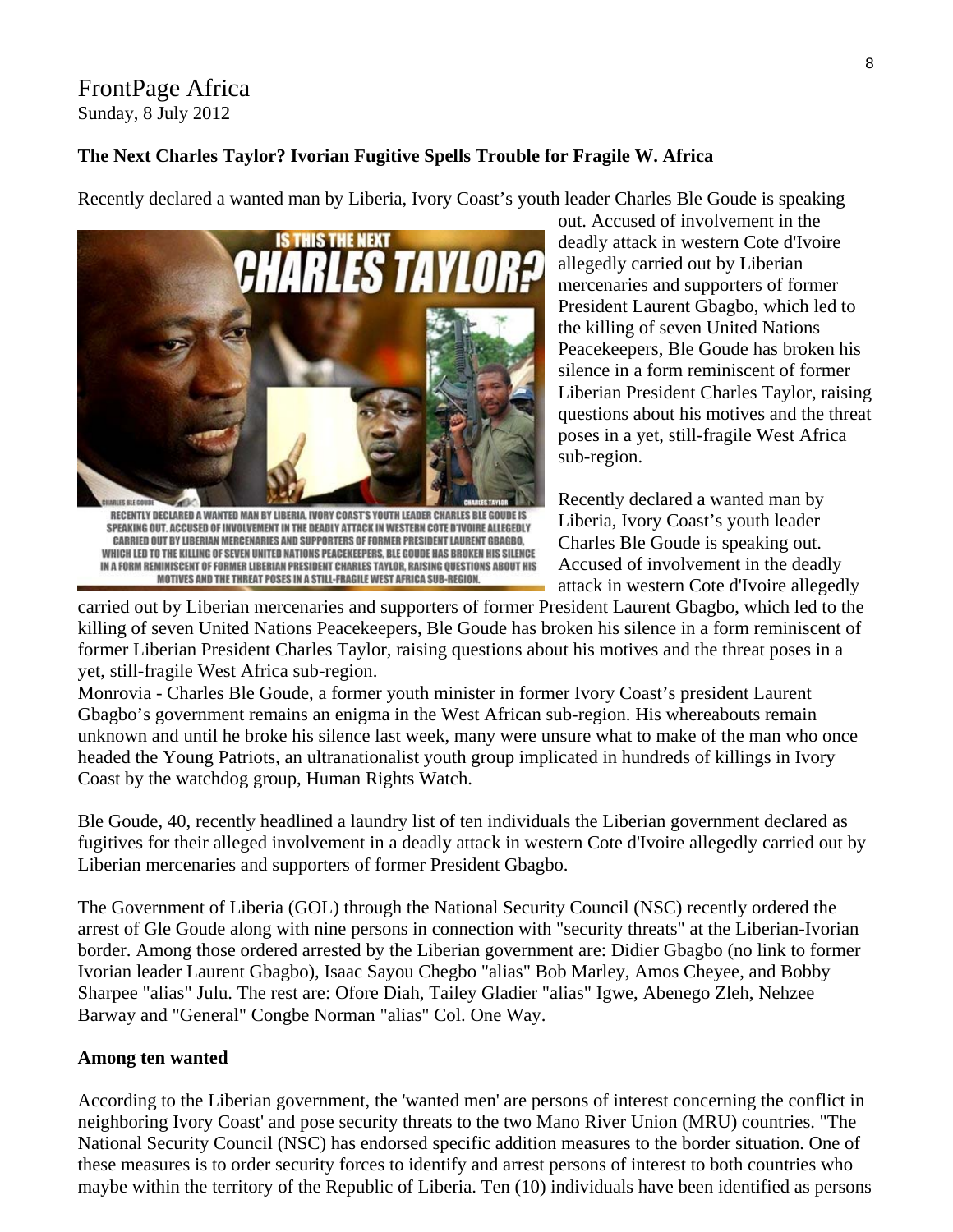of interest. Security forces are going out searching for them. We are asking these individuals to turn themselves over," he maintained.

Long before the attack on the UN peacekeepers, Ble Goude had been in hiding for more than a year. The Associated Press reported last week that Ble Goude, through a go-between, broke his silence via telephone from an undisclosed location, similar to what Charles Taylor did during the early days of the Liberian civil war when he made phone calls to the BBC from undisclosed locations. Taylor's lengthy, sometimes combative interviews with the BBC's Robin White became a signature for many holed up in rebel territories awaiting salvation from rebels. In the end, the rebels' arrival for many led to deaths, chaos and loss of families, friends and loved ones.

In May, Taylor was found guilty of aiding and abetting rebels in Sierra Leone during the 1991-2002 civil war. Special Court for Sierra Leone judges said the sentence reflected his status as head of state at the time and his betrayal of public trust. Taylor, 64, insists he is innocent and his lawyer has said he will appeal against the sentence.

While the former Liberian President will probably spend the rest of his life behind bars, recent uneasiness at the Liberia-Ivory Coast border suggest that the West African sub-region remains fragile and Ble Goude appears to be right in the middle of it.

#### **Tied to Peacekeepers' killings**

The former Ivorian youth minister has been pinpointed as among the lead players in the recent bloody armed raid took place along the Liberia- Ivorian border. The bloody armed raid left seven U.N. peacekeepers dead. The peacekeepers, all from Niger, died in an ambush near the Liberian border. Eight civilians were also killed in the attack. The soldiers were on patrol south of the town of Tai, in an area where the U.N. has strengthened its presence due to threats of attacks against civilians.

The attacks were preceded by a Human Rights Watch warned that fighters loyal to Ivory Coast's former president Laurent Gbagbo are staging attacks on Ivory Coast from Liberia. The rights group said that about 40 people have been killed in cross-border raids in the past year. For its part, the Government of Liberia (GOL) in response said it has and will continue to pursue a decided policy, which prohibits even an inch of Liberian soil from being used to destabilize a neighboring country. "This policy is repeatedly exemplified in President Ellen Johnson-Sirleaf as Chairperson of the Mano River Union (MRU) and Liberia's participation in numerous regional, continental and global effects for peace, democracy and security," the GOL among other things added in a statement issued in Monrovia early last week.

Now Ble Goude, 40, is speaking out in a bid he says to give his version of events, declaring that he is prepared to face the International Court.

Said Ble Goude in an interview with the Associated Press: "I organized a struggle with bare hands in order to oppose the taking of power by the arms. Madam, is this something that should result in me going to the International Criminal Court?" he said in the telephone interview last week. "I have said it, and I repeat it — If I am asked to go to the ICC, I'm ready to go to the ICC."

The Ivorian fugitive who has been accused of using death squads in an attempt to silence supporters of the democratically-elected president Alassane Outtarra, has refused to accept defeat.

His Young Patriots played a decisive role in creating a climate of terror, erecting barricades and checkpoints where they attempted to identify "enemies of Ivory Coast," meaning supporters of Ouattara. Because Ouattara is from northern Ivory Coast, and one side of his family has roots in Burkina Faso, anyone having a northern name, as well as immigrants from neighboring nations, became targets.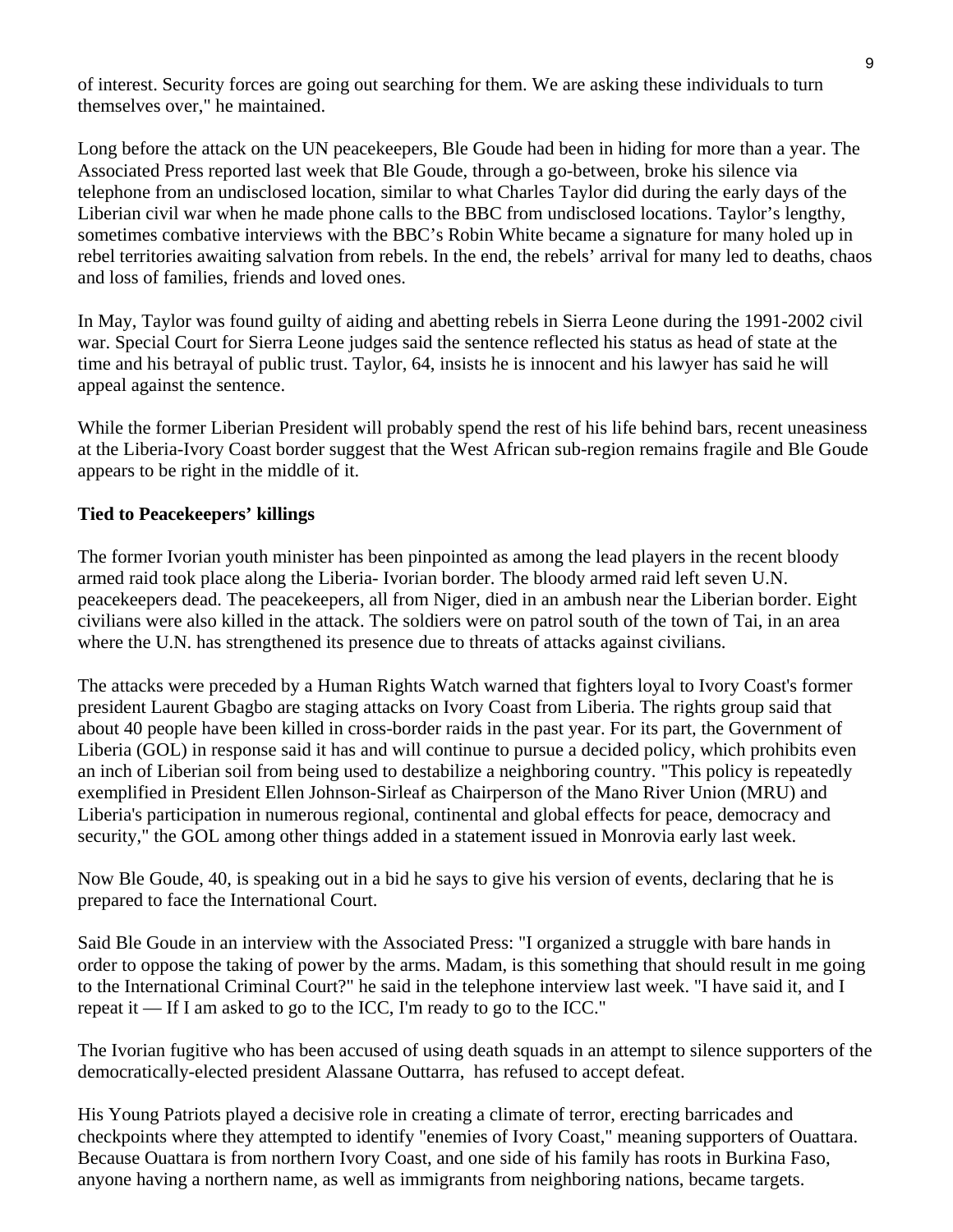#### **Allegations reminiscent of Liberia's**

Dozens of West African immigrants were killed at Young Patriot checkpoints, many of them by first being "necklaced" with a tire and set on fire.

The allegations is reminiscent of Liberia's civil war in which scores of people lost their llives.

Like Taylor, Ble Goude has denied involvement in the killings in Ivory Coast, in the same fashion Taylor denied being responsible for killings in both Liberia and Sierra Leone. "Can you show me a single video, or a single audio, where I asked the youth of Ivory Coast to hurt foreigners?" the Associated Press quoted Ble Goude as saying. "These are vulgar lies, that I deny. It's not true."

Human Rights Watch's report on the post-election period in the Ivory Coast stated that the violence against West African immigrants began in December, immediately after the country's election commission announced that Ouattara had won. However, the attacks intensified markedly in February, following a televised Feb. 25 speech by Ble Goude. In that speech, Ble Goude enjoined his supporters to erect checkpoints "and to check the comings and goings in your neighborhoods and denounce every foreign person who enters."

Both The Associated Press and the BBC reported the speech, and a transcript appears in Human Rights Watch's October 2011 report, as well as in the report of the United Nations Commission of Inquiry. A video clip is available on the website of Djibitv.com.

The Associated Press reported that after that speech, Human Rights Watch documented the gruesome killings of at least 32 immigrants, 14 of whom were gruesomely slain, including by being set on fire. Witnesses said the aggressors made reference to Ble Goude's "order." Ble Goude denies he ever made that speech, or any other that could have fanned the flames of hatred. "What you are saying is totally removed from reality. I never asked the young people to put up checkpoints in order to identify the foreigners — that's not true!" he said.

"The young people they put up checkpoints to see if the people living in their neighborhoods, or in different neighborhoods, are armed or not ... I never asked anybody to put up barricades so as to control the foreigners. This isn't true! It's your own invention."

According to the AP, Ble Goude, during the 40-minute interview, at several points got frustrated and wanted to know why the AP is interested in speaking about the past, rather than the present and pointed to the widespread human rights abuses he says have been committed by Ouattara's regime.

Although his victory at the polls was recognized by all the major world powers, Ouattara was only able to assume power after French and United Nations airstrikes made it possible for Ouattara's fighters to penetrate the security cordon around Gbagbo's bunker. The ex-president was arrested on April 11, and has since been transferred to The Hague where he is awaiting trial.

#### **'Not Dying of Hunger**

Since then, Ouattara's security forces are accused of carrying out massacres in areas of the country known to have supported the former ruler.

"Under the eyes of human rights operators, people are being abducted in Ivory Coast. You know very well they are being tortured," said Ble Goude. "No one is daring to speak about this."

The AP reported that Ble Goude called back once during the interview to try to get a clearer line. The bad connection, which at times made it impossible to hear him, suggests that he is not near a major population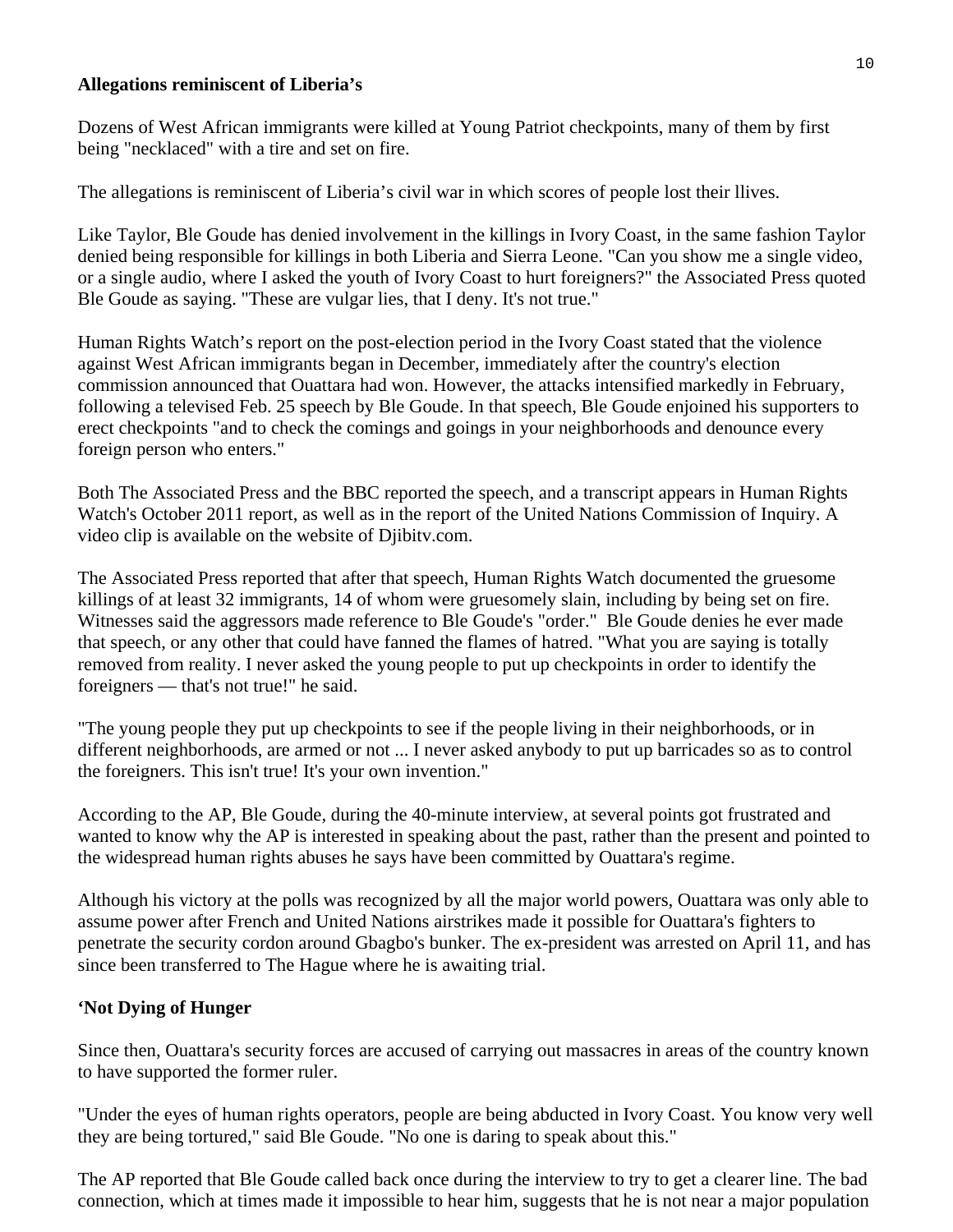center. There have been countless reported sightings of him, and speculation that he is everywhere from Ghana, Liberia and Togo — countries where many Gbagbo supporters fled — to Gambia and Angola, two countries that staunchly supported Gbagbo until the end.

He belied little about his current life, saying only that he "is not dying of hunger." He is also using his time to read, especially the biography of Mandela. He says it is not safe for him to return to Ivory Coast.

"A life in hiding is never normal. The situation that Ivory Coast is living through now is not normal. So I can't have a normal daily existence," he said. "I am reading a lot and I am praying a lot. ... This is a moment of reflection for me. A moment to look back a bit at everything that happened ... It's what I am doing right now."

Regional observers say Ble Goude's emergence and the timing of the recent events in the sub-region cannot be taken lightly especially in the wake of recent activities between the borders of Liberia and Ivory Coast. The Ivorian's rants coupled with the mystery of his whereabouts and that of former Liberian rebel actor Benjamin Yeaten suggest that regional leaders have their work cut out to find a way to fish out those lurking in the shadows of a fragile region, still searching for peace and stability.